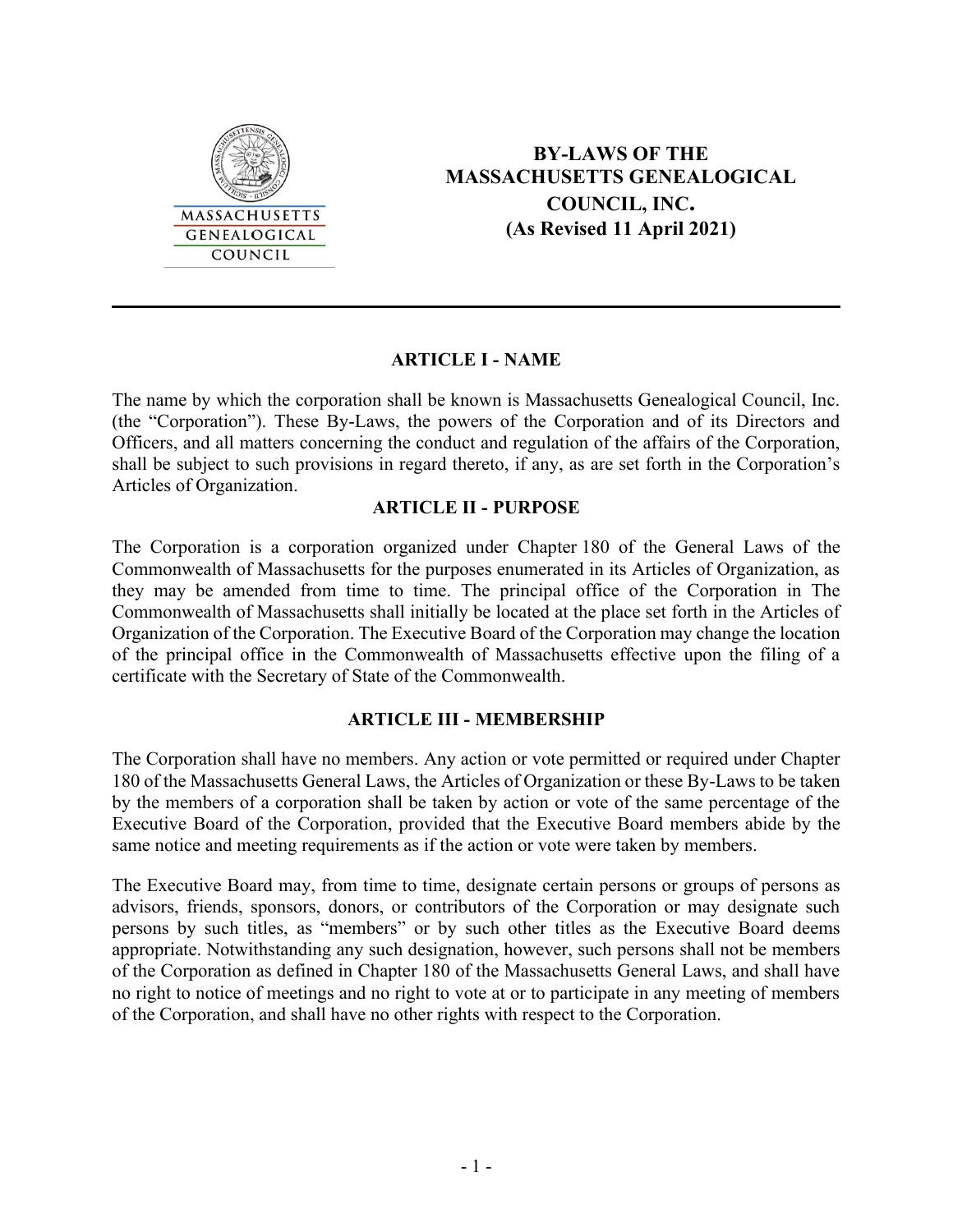Affiliated dues-paying member organizations shall have the right to send one non-voting Delegate to the Executive Board meetings. Although Delegates do not have voting privileges, their counsel and communications are important and effective parts of the purpose and goals of the Council.

# **ARTICLE IV - EXECUTIVE BOARD**

1. Voting Members. The Officers and Directors shall constitute the Executive Board.

2. Number. There shall be no fewer than three (3), and no more than twenty (20), Executive Board Members.

3. Powers. The individuals elected as Officers and Directors shall have general management and control over all of the property, affairs and funds of the Corporation and shall exercise all of the powers of the Corporation, except as otherwise provided by law, the Articles of Organization or these By-Laws. The Executive Board may determine their own duties in addition to those prescribed by the By-Laws, as well as the duties of all officers, agents and employees of the Corporation. All who serve on the Executive Board shall serve without compensation, but the Executive Board may determine the compensation of employees.

4. Meetings. There shall be no fewer than four (4) Executive Board meetings per year at times and places selected by the President. A special Executive Board meeting may be called at the written request of three (3) members of the Executive Board.

5. Quorum. Five (5) who serve on the Executive Board shall constitute a quorum for an Executive Board meeting. Each Officer and Director shall have one vote. Any meeting may be adjourned by a majority of the votes cast upon the question, whether or not a quorum is present, and the meeting may be held as adjourned without further notice.

6. Notice. A notice of the time and place of each meeting of the Executive Board shall be given by the Secretary or by any other Officer of the Corporation to each Director, Officer, and Delegate at his business or home address as it appears in the records of the Corporation in person or by telephone, e-mail or other electronic means at least seventy-two (72) hours before the meeting, or by written notice mailed by first class mail, postage prepaid, at least five (5) days before the meeting. Whenever notice of a meeting is required, such notice need not be given to any Director or Officer if a written waiver of notice, executed by him (or his attorney duly authorized) before or after the meeting, is filed with the records of the meeting, or to any Director or Officer who attends the meeting without protesting the lack of notice before the meeting or before action is taken at the meeting. Neither such notice nor waiver of notice need specify the purposes of the meeting, unless otherwise required by law, the Articles of Organization or these By-Laws.

7. Actions of Executive Board With and Without a Meeting. Except as otherwise required by law, the Articles of Organization or these By-Laws, any action of the Executive Board shall be taken by the affirmative vote of a majority of the Executive Board present at any meeting at which a quorum is present. Any action required or permitted to be taken at any meeting of the Executive Board may be taken without a meeting, only if a majority of the Executive Board participates in writing or electronically. Resulting votes should be filed with the records of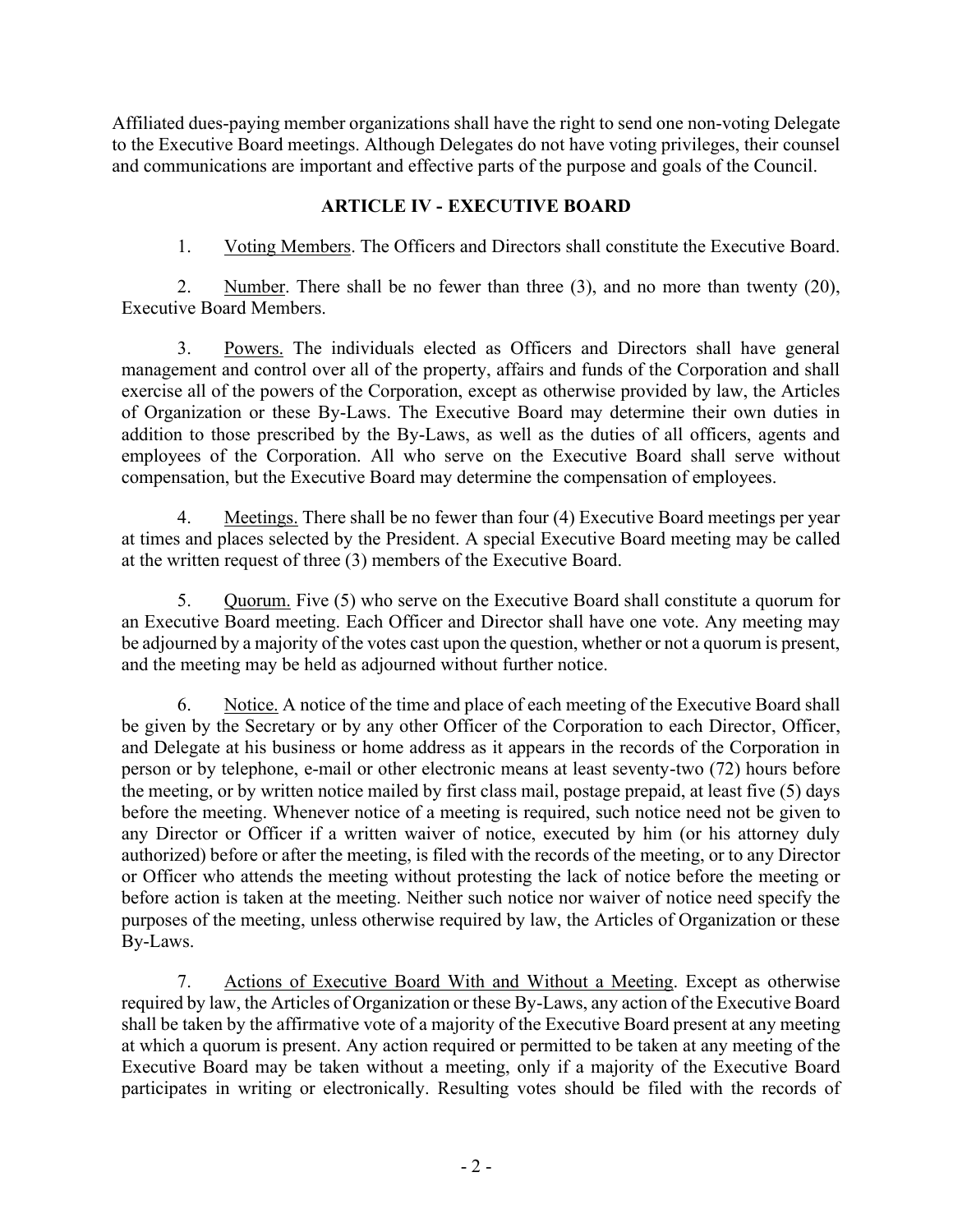meetings as meetings of the Executive Board. Such votes shall be treated for all purposes as a vote at a meeting.

8. Any Director or Officer or members of any committee designated by the Executive Board may participate in a meeting of the Executive Board or such committee by means of a conference telephone or similar communications equipment, provided that all persons participating in the meeting can hear each other at the same time; in such event, participation by such means shall constitute presence in person at a meeting.

9. Enlargement or Decrease in Number of the Board. At any special meeting or regular meeting of the Executive Board, the Executive Board may (a) increase the number of members of the Executive Board, or (b) decrease the number of members of the Executive Board, but only to eliminate vacancies resulting from the death, resignation, removal or disqualification of one or more Officers or Directors.

# **ARTICLE V - ANNUAL MEETING; SEMINAR; AND SPECIAL MEETINGS**

1. Meeting. At least one meeting of the Corporation and/or Executive Board per year shall be designated as the Annual Meeting, such meeting to be held at a time and place selected by the Executive Board. Meetings are open to Delegates and the public.

2. Content. The Annual Meeting shall include reports of Officers and Directors, any other business pertinent to the Council, and an educational seminar on genealogical topics.

3. Special Corporation Meetings. A special Corporation meeting may be called at the written request of five (5) Officers, Directors, and/or Delegates, and shall meet within three (3) weeks of receipt of request, the purpose of the meeting to be stated in the call.

4. Special Corporation Meetings Quorum. The attendance of five (5) Officers and/or Delegates shall constitute a quorum for a Special Corporation Meeting.

5. Educational Seminar: The Council will participate in the New England Regional Genealogical Consortium's (NERGC) Conference in the years it is held. The Council may hold an Educational Seminar on genealogical topics in years in which no NERGC conference occurs.

# **ARTICLE VI - OFFICERS AND DIRECTORS**

1. Officers and Directors. Officers of the Corporation shall consist of the President, Vice President, Secretary, and Treasurer. The duties of officers or directors may be shared as needed except for the position of Treasurer. There shall be a Director for each Standing Committee. Each Director shall, when necessary, appoint members to his/her own committee. The Standing Committees shall include Program, Communications, Civil Records, Newsletter, Archives, Membership, Development, and Genetic Genealogy committees. The Executive Board may, from time to time, designate different or additional Standing Committees, as it deems appropriate.

2. Elections. Each Officer shall be elected by the affirmative vote of a majority of the Executive Board present and voting at the first meeting at which there is a quorum. Each Director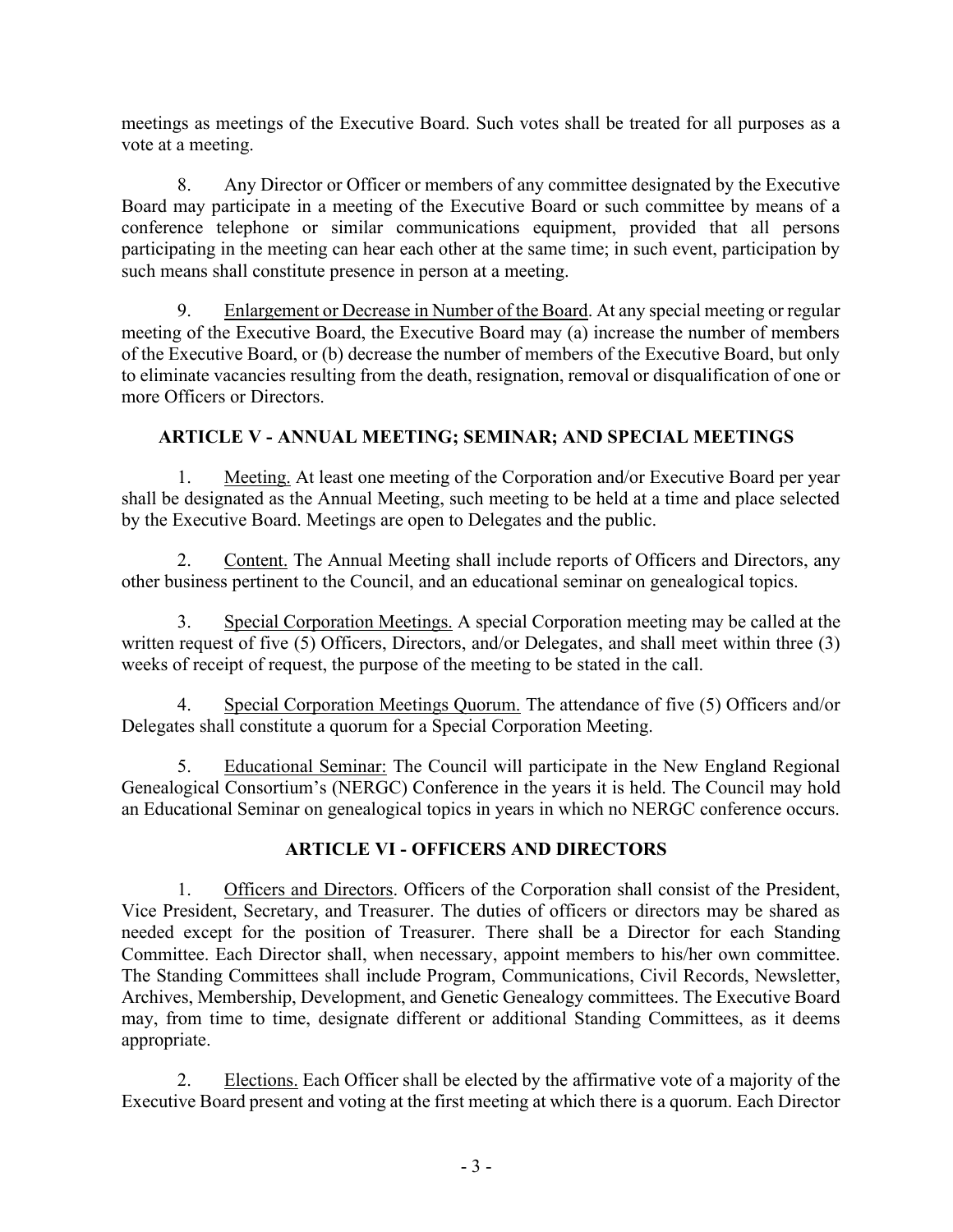may be elected by the affirmative vote of a majority of the members of the Executive Board present and voting at such meeting or at any other meeting at which there is a quorum. Subsequently, elections shall be held at the Annual Meeting. A Nominating Committee shall present a list of at least one nominee for odd or even year officers and directors to the Executive Board.

- a) Eligibility. All Officers and Directors in good standing (those whose dues are currently paid in full) may vote in Council elections.
- b) Voting may be by voice, provided there is only one candidate for office. If more than one candidate or pair of co-candidates is competing for any office, the vote shall be by written ballot. Majority vote elects.
- c) Commencing in 2021, positions will be staggered for elections. In odd years, the President, Secretary, and Directors of Civil Records, Archives, Development, and Newsletter shall stand for elections. In even years, the Vice President, Treasurer, and Directors of Program, Membership, Communications, and Genetic Genealogy shall stand for elections.
- d) To initiate staggered terms, in 2021, all positions will stand for election, but the positions meant to be elected in even years shall stand for one-year terms. In all subsequent elections, these positions will stand for two-year terms.

3. Nominating Committee. A Nominating Committee shall consist of three Officers, Directors, and/or Delegates (including a Nominating Committee Chair) in good standing, appointed for a two-year term in even-numbered years by the President. The Nominating Committee shall (i) nominate candidates for all offices and directorships to be elected at the Annual Meeting; and (ii) report the list of candidates to the Executive Board before the Annual Meeting, accompanied by the consent of each nominee. A slate of nominees shall be included in the Annual Meeting notice.

4. Tenure. Each Officer and Director shall be elected to serve a two-year term. The President may not serve more than two consecutive terms in the same office. The Vice President, Secretary, Treasurer, and Directors may serve more than two consecutive terms in the same office. A person may not be elected as an Officer and Director during the same term of office. Officers and Directors shall take office on the first day of the month following an election.

5. Vacancies. Any vacancy among the Officers and Directors of the Executive Board, except that of President, including a vacancy resulting from the enlargement of the Executive Board, may be filled until the next Annual Meeting and Seminar by vote of a majority of the remaining Executive Board Members present at a meeting of Executive Board Members at which a quorum is present or by appointment of all of the Executive Board if less than a quorum shall remain in office.

6. Duties of Officers. Each Officer of the Corporation shall work to promote the interests and welfare of the Corporation. Each Officer shall have, in addition to the powers and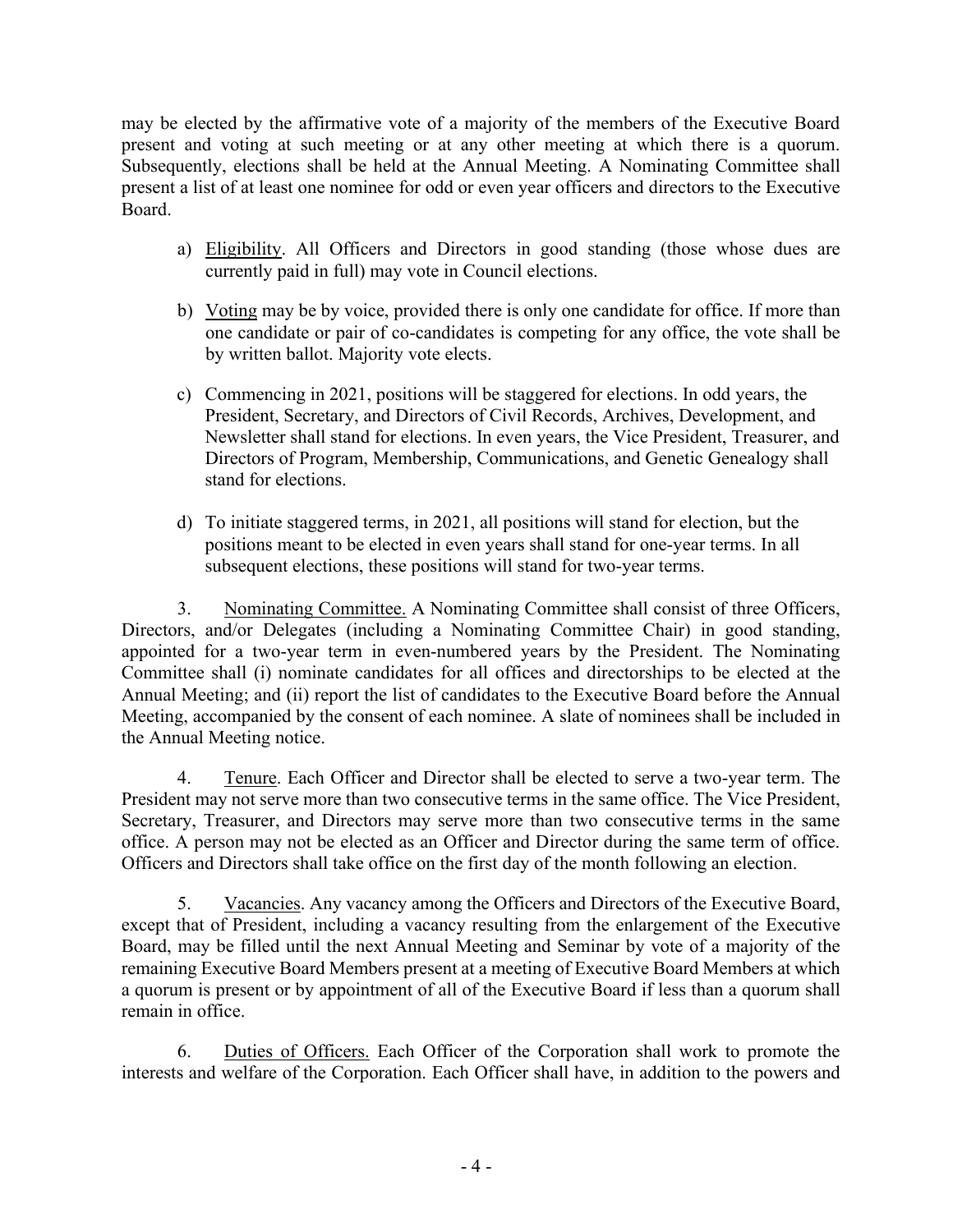duties specifically set forth in these By-Laws, such powers and duties as are customarily pertinent to his office, and such powers and duties as the Executive Board may from time to time designate.

The President shall (i) preside at all Executive Board and Corporation meetings; (ii) appoint chairpersons of special committees; (iii) sign all contracts and documents authorized by the Executive Board; (iv) be a member *ex-officio* of all committees except the Nominating Committee; and (v) file a written report at the Annual Meeting reflecting the activities and progress of the Corporation. The President shall also perform such other duties as the Executive Board may, from time to time, deem appropriate.

The Vice President shall (i) in the absence or inability of the President, assume the responsibility of that office; (ii) maintain relationship with member organizations as well as pursue new associations; (iii) work with the Communications Committee Director to invite such genealogy societies, historical societies, libraries or other organizations to become dues-paying affiliate organization members of the Corporation; and (iv) oversee the governance of the Council its bylaws, policies, and procedures. The Vice President shall also perform such other duties as the Executive Board may, from time to time, deem appropriate.

The Secretary shall be a resident of The Commonwealth of Massachusetts, unless the Corporation has designated a resident agent in the manner provided by law. The Secretary shall (i) keep accurate minutes of all Executive Board and Corporation meetings; (ii) provide the Executive Board with a copy of said minutes, with a call to the meeting, by telephone, e-mail or other electronic means at least seventy-two (72) hours before the meeting, or by written notice mailed by first class mail, postage prepaid, at least five (5) days before the meeting prior to any subsequent Executive Board or Corporation meeting; (iii) notify the Executive Board, and any other individuals or groups the Executive Board deems appropriate, by first class or electronic mail of the date of the Corporation's Annual Meeting, and any proposed nominations or proposed amendments to the By-Laws to be presented, at least two (2) weeks prior to such meeting; (iv) keep and have available for reference at any Executive Board and Corporation meeting, one (1) book containing copies of the Corporation's By-Laws, standing rules, and legal documents; (v) conduct and maintain a file of the correspondence of the Corporation and assist in any meetings as requested by the Executive Board; (vi) ensure the collection and proper distribution of the Corporation's mail; (vii) notify the Executive Board, and any other individuals or groups the Executive Board deems appropriate, by first class or electronic mail of any special meeting at least two (2) weeks prior to such meeting; and (viii) in the absence of the President and Vice President, call any Executive Board or Corporation meeting to order and preside until a President *pro tempore* has been elected.

The Treasurer shall (i) keep accurate accounts of all monies due, received, and expended; (ii) be responsible for notification and collection of any such dues as the Executive Board may deem appropriate to impose; (iii) work with the Membership Director to keep a membership list; (iv) have accounts available for inspection at all times; (v) receive prior approval from the President for all expenditures between one hundred dollars (\$100) and five hundred dollars (\$500) and from the Executive Board for all expenditures exceeding five hundred dollars (\$500); (vi) submit a financial report at each Executive Board meeting; (vii) submit to the Executive Board a budget for each fiscal year as close as practicable to the end of the prior fiscal year; (viii) file a written financial statement at the Annual Meeting; (ix) make financial records available for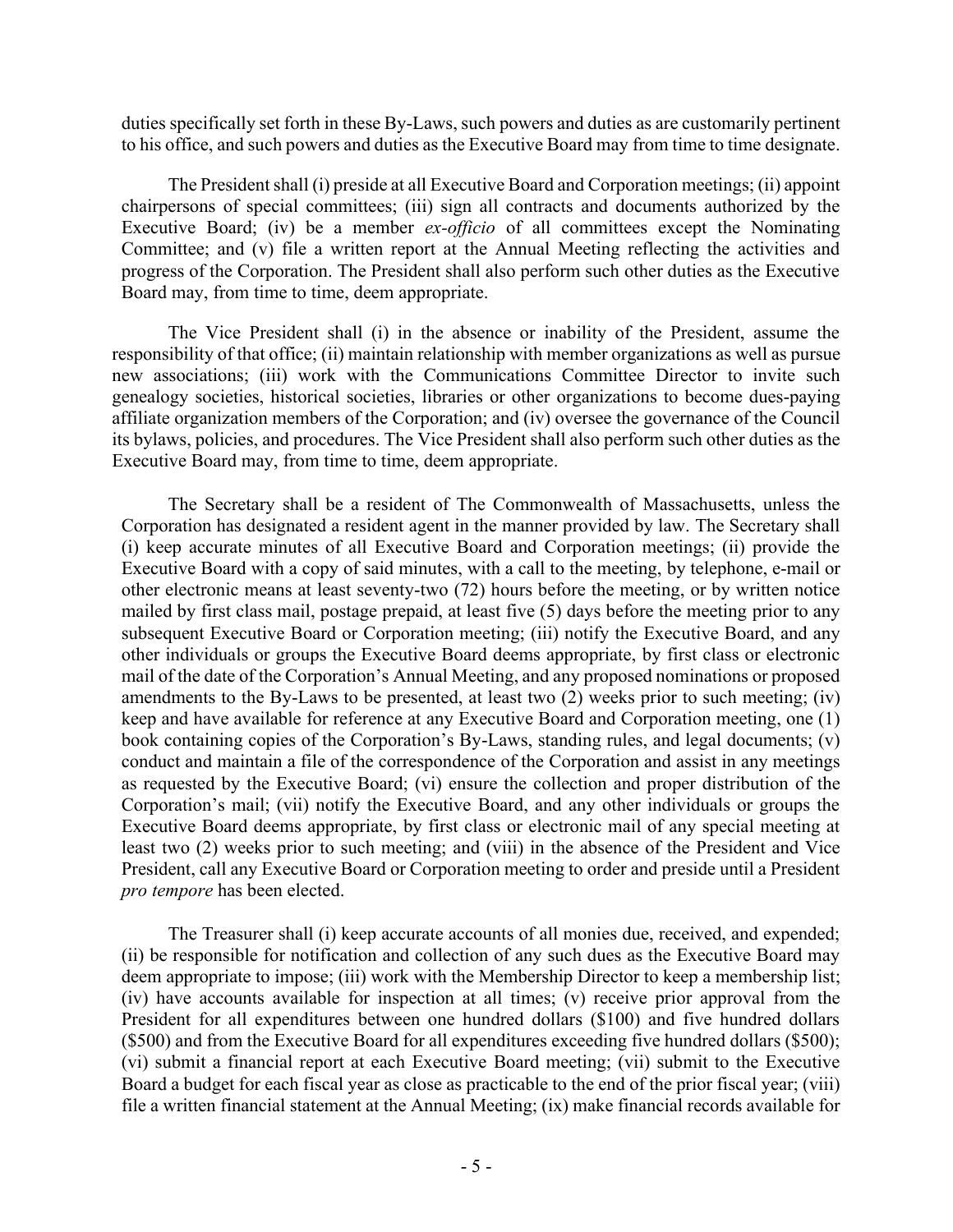annual audit by March  $1<sup>st</sup>$ ; and (x) prepare or oversee all filings required by The Commonwealth of Massachusetts, the Internal Revenue Service, or other federal and state agencies.

7. Duties of Directors. Each Director of the Corporation shall work to promote the interests and welfare of the Corporation. Each Director shall have, in addition to the powers and duties specifically set forth in these By-Laws, such powers and duties as are customarily incident to his office, and such powers and duties as the Executive Board may from time to time designate.

The Program Director shall be responsible for overseeing the arrangements educational programs such as the Seminar, the MGC: Open Records and Education (M:O.R.E.) program, and all other programs, including securing the venue, contracting with speakers, promoting the event, coordinating registration, arranging signage, and gathering speaker evaluations.

The Communications Director shall (i) publicize the Seminar and all other educational events; (ii) oversee marketing activities of the Corporation, including ensuring a consistent look in all media formats; (iii) promote the mission and activities of the Corporation; produce and distribute publicity materials; and (iv) support the officers and directors in publicizing their activities related to the Council's mission.

The Civil Records Director shall, under the direction of the Executive Board, (i) act as the Corporation's representatives to present legislation and recommend adoption of policies in the interest of genealogists at legislative and administrative hearings, special meetings, seminars and such other assemblies; (ii) appoint a member of the Civil Records Committee to the Special Vital Records and Statistics Committee established by Chapter 46 of the Mass. General Laws (M.G.L.) (when so established); (iii) act on behalf of the Corporation when immediate decisions or other actions must be taken at such hearings, meetings, seminars, and assemblies; (iv) file a written report of actions taken at such hearings, meetings, seminars, and assemblies and the corresponding results; (v) keep abreast of national, state and local proceedings governing the concerns of genealogists, including coordination with the Records Preservation and Access Committee; and (vi) notify any individuals or groups the Executive Board deems appropriate periodically of the status of proposed or pending legislation; (vii) notify any individuals or groups the Executive Board deems appropriate to initiate Calls-to-Action.

The Membership Director shall (i) maintain a list of dues-paying "members" and duespaying member organizations of the Corporation in coordination with the Treasurer; (ii) distribute it to the Executive Board upon occurrence of any significant changes prior to any subsequent Executive Board or Corporation meeting; (iii) support all members in their relationship with the Corporation; and (iv) plan membership campaigns at designated intervals, launched in coordination with appropriate officers and directors such as the Vice President, Communications Director.

The Newsletter Director shall (i) produce and distribute a periodic newsletter, in either paper or electronic form, reflecting legislative activities pending and resolved, programs, news and activities of other genealogists and organizations, and any other item of genealogical and educational interest; (ii) collect and receive materials to be considered for publication; and (iii) publish in either paper or electronic form any item specifically requested by the Executive Board.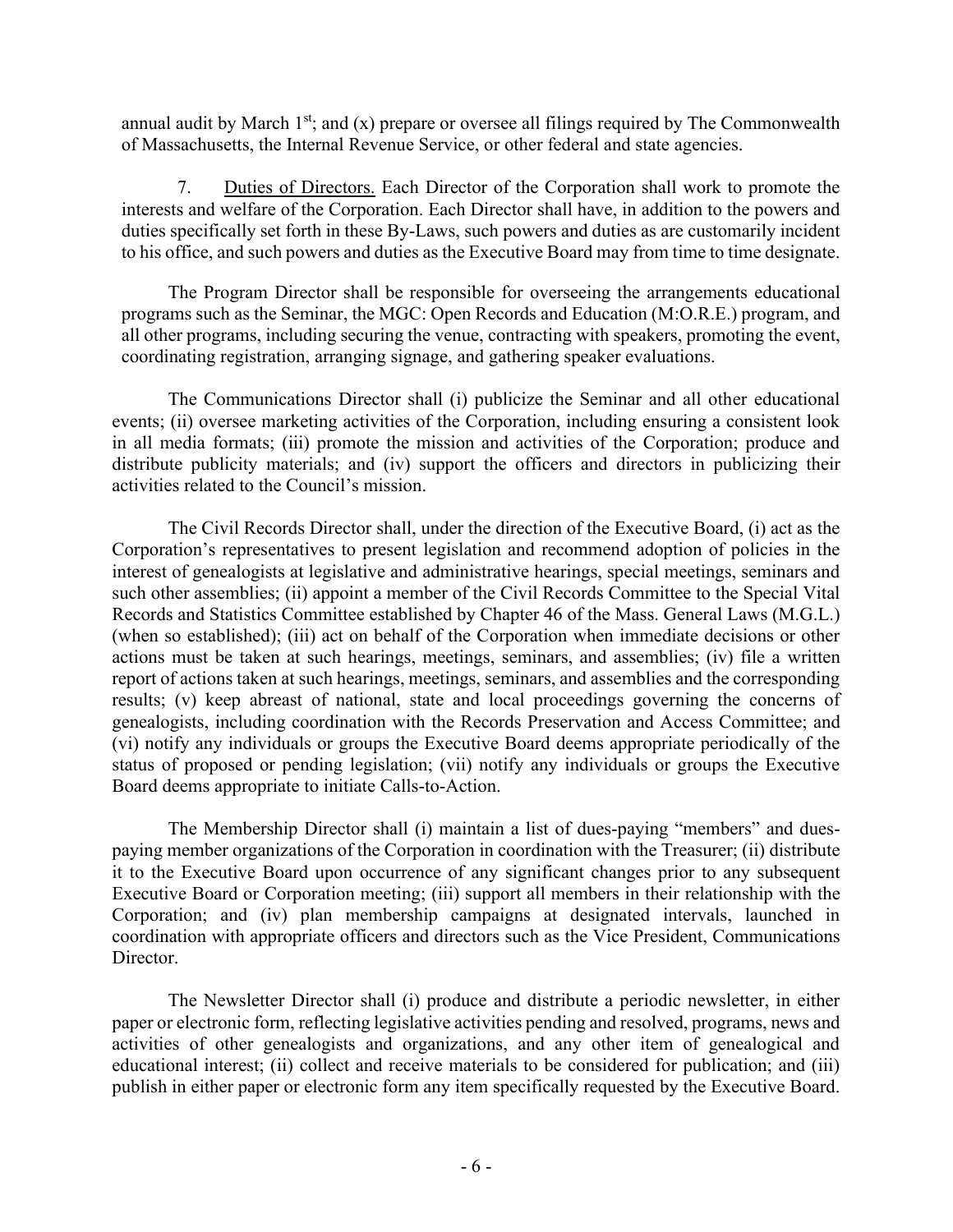The Archives Director shall (i) be responsible for custody and preservation of the Corporation's records except those that are the responsibility of other Officers or Directors; and (ii) maintain a current inventory of all legal documents, records, and property belonging to the Corporation.

The Development Director shall (i) raise funds to support the Corporation and its programs; and (ii) identify new paths for the Council to grow and thrive.

The Genetic Genealogy Director shall monitor and provide regular reports on (i) changes in law or regulations regarding DNA access and privacy; (ii) advancements in genealogy research; and (iii) terms of service and other elements affecting users of genealogy websites.

8. Resignation and Removal. A Director or Officer may resign by delivering his resignation in writing to the Corporation at its principal office or to the President or the Secretary of the Corporation. Such resignation shall be effective upon its receipt or upon such date (if any) as is stated in such resignation, unless otherwise determined by the Executive Board. A Director or Officer may be removed from office at any time at a special meeting called for that purpose for cause, by a vote of 2/3 of the Executive Board at a special meeting called for that purpose. A Director or Officer may be removed for cause only if notice of such action shall have been given to all of the Officers and Directors prior to the meeting at which such action is to be taken and if the Director or Officer so to be removed shall have been given reasonable notice and opportunity to be heard before the body proposing to remove him.

# **ARTICLE VII - PERSONAL LIABILITY; INDEMNIFICATION**

1. No Personal Liability. No officer, director, delegate, or dues-paying affiliate shall be held personally liable for any debt, liability or obligation of the Corporation. All persons, organizations and other entities having any claim whatever against the Corporation may look only to the funds, money due, and assets of the Corporation for payment of any such claims due them.

2. Indemnification. Except as otherwise provided below, the Corporation shall, to the extent legally permissible and only to the extent that the status of the Corporation as an organization exempt under Section  $501(c)(3)$  of the Internal Revenue Code, as amended (the "Code") is not adversely affected thereby, indemnify each person who is, or shall have been, an incorporator, Director, or Officer of the Corporation, or who serves at the Corporation's request as a member, trustee, director or officer of another organization or in a capacity with respect to any employee benefit plan (each such person being herein called a "Person"), against all liabilities and expenses (including without limitation judgments, fines, penalties, and reasonable attorney's fees and all amounts paid, other than to the Corporation, in compromise or settlement) imposed upon or incurred by such Person in connection with, or arising out of, the defense or disposition of any action, suit or other proceeding, whether civil or criminal, in which such Person may be a defendant or with which such Person may be threatened or otherwise involved, directly or indirectly, by reason of being or having been such a Person.

The Corporation shall provide no indemnification with respect to any matter as to which such Person shall be finally adjudicated in such action, suit or proceeding not to have acted in good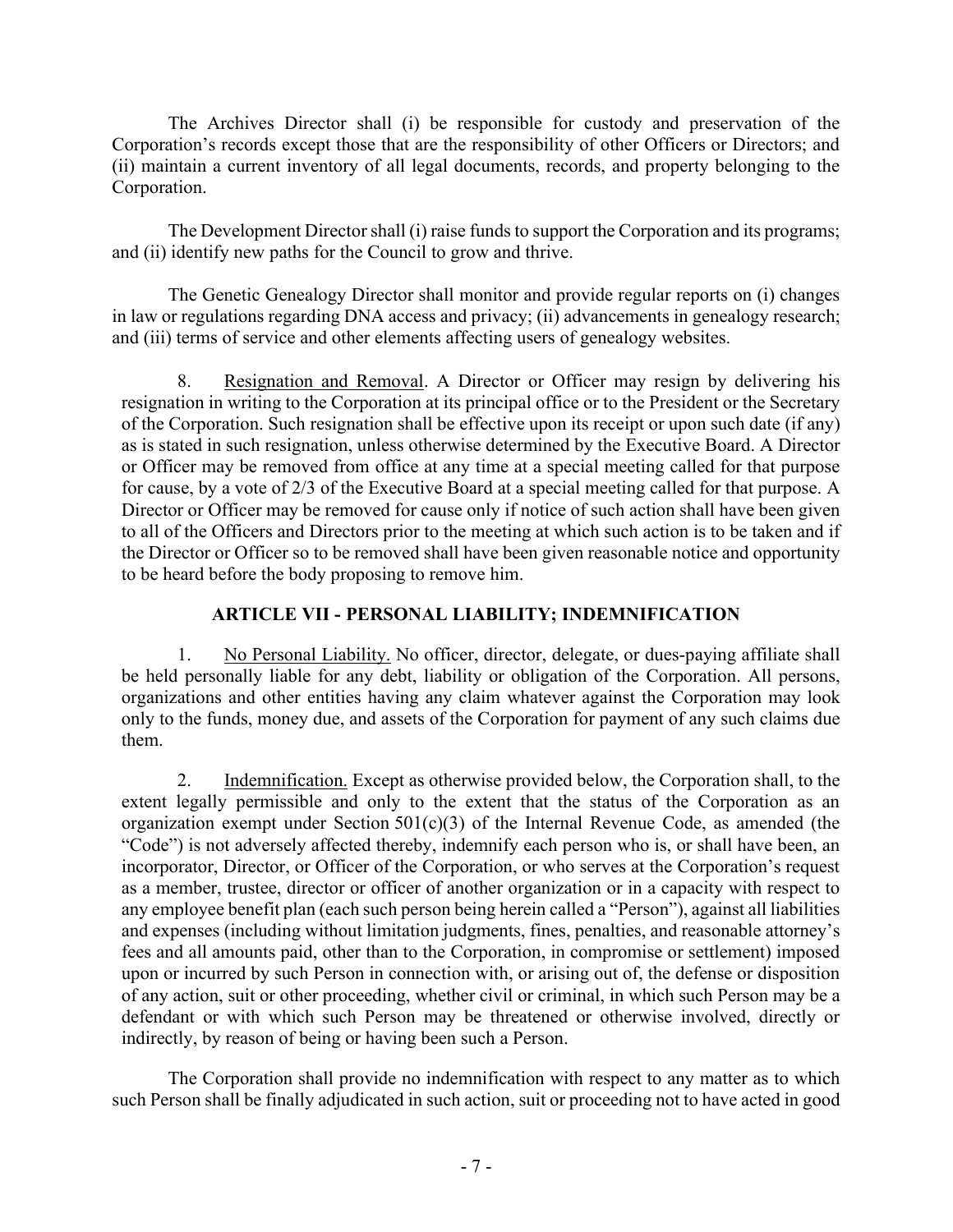faith in the reasonable belief that his or her action was in the best interests of the Corporation. Any Person who, at the request of the Corporation, serves another organization or employee benefit plan in one or more of the above indicated capacities and who shall be finally adjudicated not to have acted in good faith in the reasonable belief that his or her action was in the best interest of such other organization or in the best interest of the participants or beneficiaries of such employee benefit plan shall be deemed not to have acted in good faith with respect to the Corporation. The Corporation shall provide no indemnification with respect to any matter settled or compromised, pursuant to a consent decree or otherwise, unless such settlement or compromise shall have been approved as in the best interests of the Corporation, after notice that indemnification is involved, by (a) a disinterested majority of the Executive Board, or (b) if there are no disinterested Directors, by independent legal counsel representing the Corporation and appointed by a majority of the Directors then in office.

Indemnification may include payment by the Corporation of expenses in defending a civil or criminal action or proceeding in advance of the final disposition of such action or proceeding upon receipt of any undertaking by such Person to repay such payment if it is ultimately determined that such Person is not entitled to indemnification under Section 6 of Chapter 180 of the Massachusetts General Laws or pursuant to the provisions of the preceding paragraph. Such an undertaking may be accepted without reference to the financial ability of such Person to make repayment.

As used in this ARTICLE VII, the terms "incorporator," "Director," and "Officer" include their respective heirs, executors, administrators and legal representatives, and an "interested" incorporator, Director, or Officer is one against whom, in such capacity, the proceeding in question or another proceeding on the same or similar grounds is then pending.

The right of indemnification provided in this ARTICLE VII shall not be exclusive of or affect any other rights to which any Director or Officer may be entitled under any agreement, statute or otherwise. The Corporation's obligation to provide indemnification under this ARTICLE VII shall be offset to the extent of any other source of indemnification or any otherwise applicable insurance coverage under a policy maintained by the Corporation or any other person. Nothing contained in this ARTICLE VII shall affect any rights to which corporate personnel other than Directors or Officers may be entitled by contract or otherwise.

#### **ARTICLE VIII - AMENDMENTS**

These By-Laws may be amended by a vote of 2/3 of the Executive Board at any meeting of the Executive Board at which a quorum is present; provided that the substance of any proposed amendment shall have been stated or summarized in the notice of such meeting at least two (2) weeks prior to such meeting. Amendments to the proposed amendments may be made from the floor.

#### **ARTICLE IX - MISCELLANEOUS PROVISIONS**

1. Fiscal Year. Except as otherwise determined by the Directors, the fiscal year of the Corporation shall end on the last day of December of each year.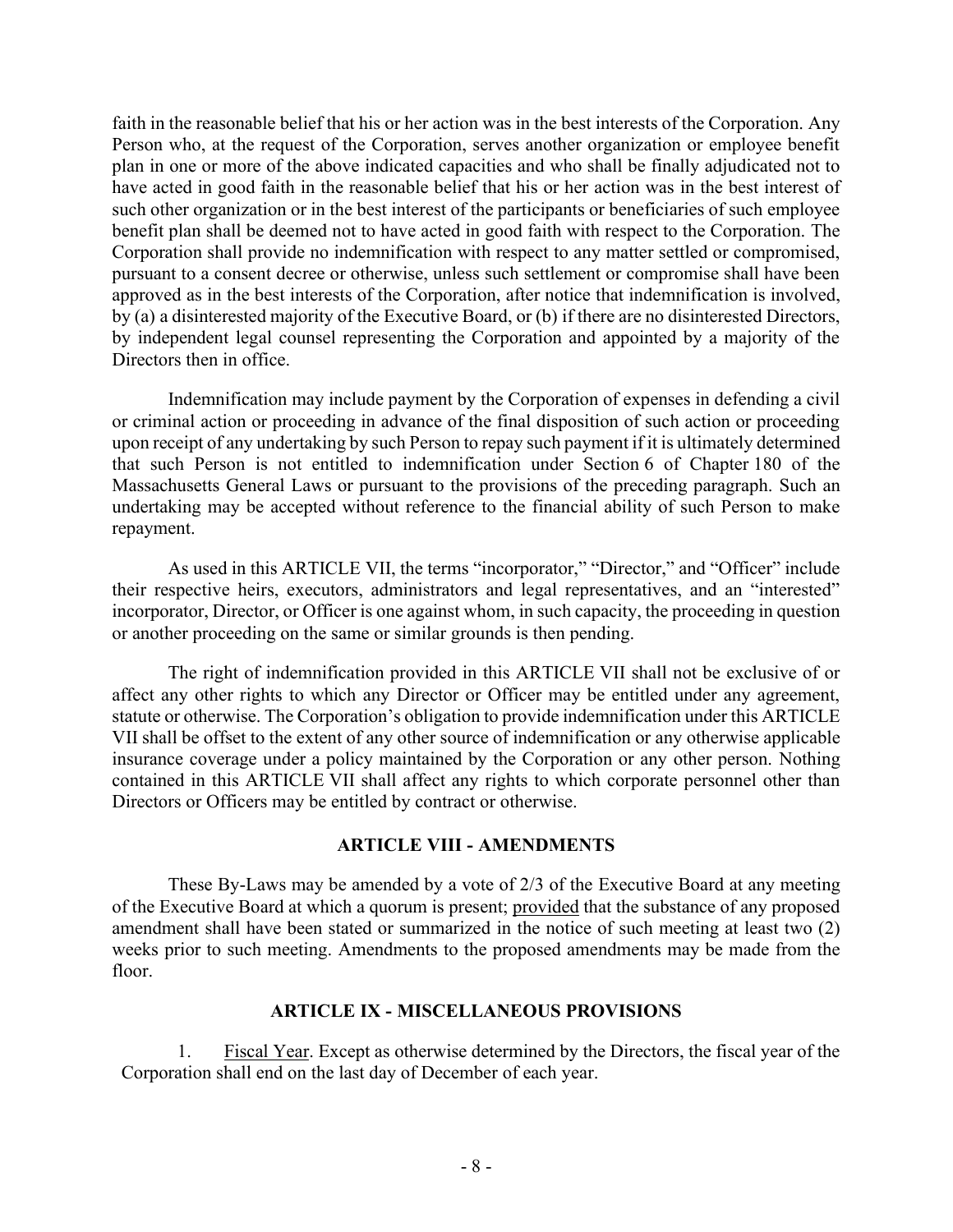2. Seal. The Corporation may have a seal in such form as the Directors may adopt and alter from time to time.

3. Annual Audit. Each year two (2) members, not including the President or Treasurer, shall be appointed by the Executive Board to examine the Treasurer's accounts at the end of the fiscal year. The audit is to be conducted by April 1, and a written report of the audit results shall be filed at the next Annual Meeting.

4. Execution of Instruments. All checks, deeds, leases, transfers, contracts, bonds, notes and other obligations authorized to be executed by an Officer of the Corporation on its behalf shall be signed by the President or the Treasurer except as the Directors may generally or in particular cases otherwise determine. A certificate by the Secretary or an Assistant Secretary, or a temporary Secretary, as to any action taken by the Executive Board, Executive Committee or any Officer or representative of the Corporation shall as to all persons who rely thereon in good faith be conclusive evidence of such action; and any part to whom an Officer or representative of the Corporation delivers an agreement or document signed on behalf of the Corporation by the President or Treasurer of the Corporation shall be entitled to rely in good faith that such delivery and execution have been duly authorized by the Corporation unless such party knows of facts or circumstances to the contrary.

5. Transactions with Interested Parties. To the extent that the status of the Corporation as an organization exempt from federal income taxation under Section 501(c)(3) of the Code is not adversely affected thereby, and in the absence of fraud, no contract or other transaction between this Corporation and any other corporation or any firm, association, partnership or person shall be affected or invalidated by the fact that any Director or Officer of this Corporation is pecuniarily or otherwise interested in or is a director or officer of such other corporation or of such firm, association or partnership or is a party to or is pecuniarily or otherwise interested in such contract or other transaction or is in any way connected with any person or persons, firm, association, partnership, or corporation pecuniarily or otherwise interested therein; provided that the fact that such Director or Officer, individually or as a director, member or officer of such corporation, firm, association or partnership is such a party or is so interested shall be disclosed to or shall have been known by the Executive Board or a majority of such members thereof as shall be present or represented at a meeting of the Executive Board at which action upon any such contract or transaction shall be taken; any Director may be counted in determining the existence of a quorum and may vote at any meeting of the Executive Board for the purpose of authorizing any such contract or transaction with like force and effect as if he were not so interested, or were not a director, member or officer of such other corporation, firm, association or partnership, provided that any vote with respect to such contract or transaction must be adopted by a majority of the Directors then in office who have no interest in such contract or transaction.

6. Dissolution. Unless otherwise required by law, in the event of the termination, dissolution or liquidation of the Corporation in any manner or for any reason whatsoever, its assets, if any, remaining after the payment of all of the liabilities of the Corporation, shall be distributed to one or more organizations with purposes similar or related to the purposes of the Corporation and exempt from federal income tax under Section 501(c)(3) of the Code, in such manner and in such proportions as shall be approved by the vote upon written notice of at least 30 days, by vote of a majority of the Directors then in office.